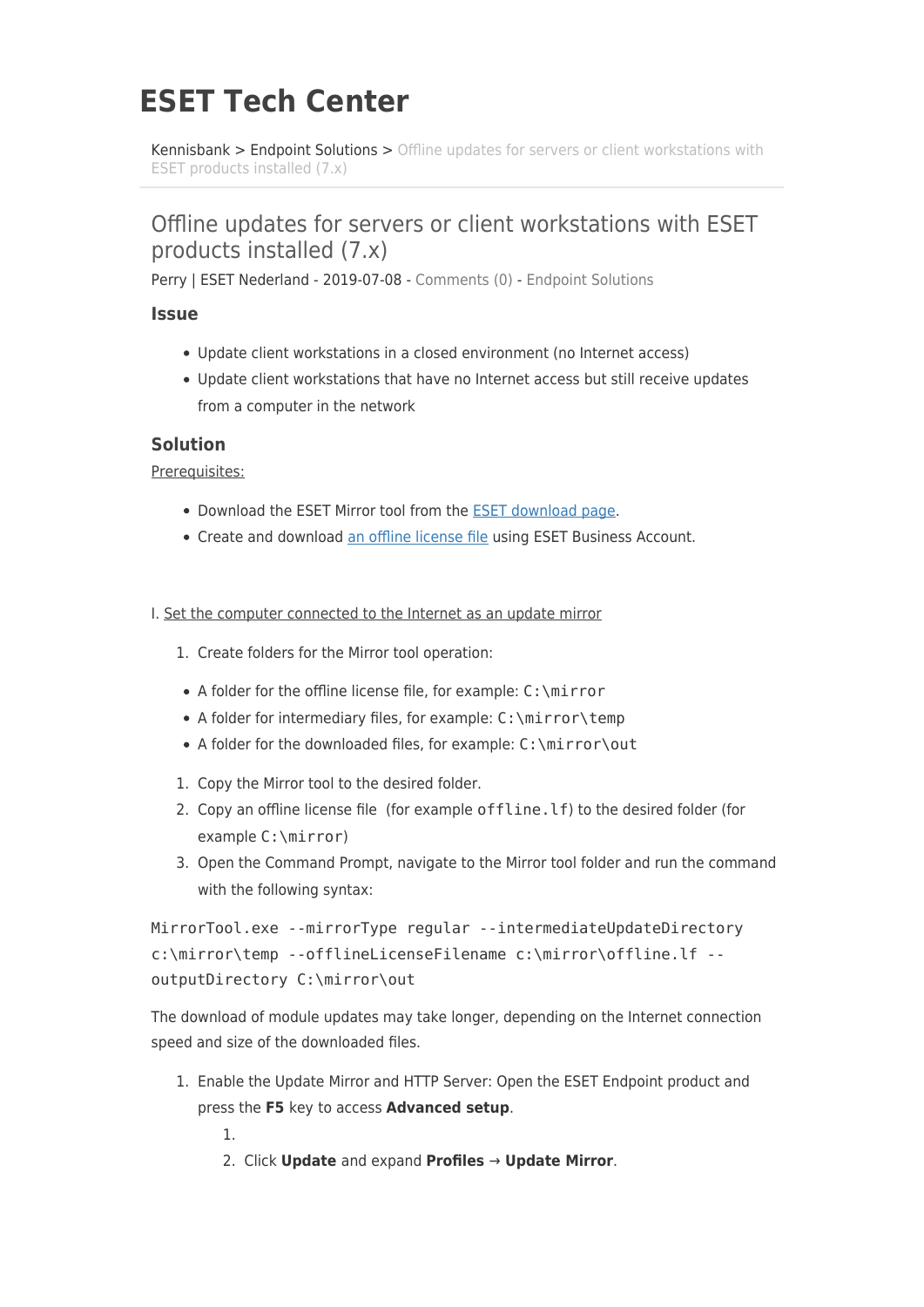- 3. Click the slider bar next to **Create update mirror** to enable it.
- 4. Set the **Storage folder** path (in this example C:\mirror\out).
- 5. Make sure to turn on **Enable HTTP Server**. Optionally, you can configure other HTTP Server parameters (username, password, port).

| <b>(eser) ENDPOINT ANTIVIRUS</b>           |                                              | $\Box$<br>$\mathsf{X}$                  |
|--------------------------------------------|----------------------------------------------|-----------------------------------------|
| <b>Advanced setup</b>                      |                                              | $\alpha$<br>?<br>X                      |
| <b>DETECTION ENGINE 2</b>                  | E.<br><b>BASIC</b>                           | b                                       |
| <b>UPDATE O</b>                            | <b>PROFILES</b><br>н                         | b                                       |
| NETWORK PROTECTION                         | List of profiles                             | $\bullet$<br>Edit                       |
| WEB AND EMAIL 2<br>$\overline{\mathbf{a}}$ | Select profile to edit                       | $\bullet$<br>$\checkmark$<br>My profile |
| <b>DEVICE CONTROL</b>                      | My profile                                   |                                         |
| <b>TOOLS</b>                               | <b>Q</b> UPDATES                             | b                                       |
| USER INTERFACE O                           | <b>UPDATE MIRROR</b><br>Create update mirror | $\Rightarrow$                           |
|                                            |                                              |                                         |
|                                            | <b>ACCESS TO UPDATE FILES</b>                |                                         |
|                                            | Storage folder<br>C:\mirror\out              | Clear                                   |
|                                            |                                              |                                         |
|                                            | Enable HTTP server                           | $\checkmark$                            |
|                                            | Username                                     | $\bullet$<br>ш                          |
| <b>Default</b>                             |                                              | QOK<br>Cancel                           |

# **Figure 1-1 Click the image to view larger in new window**

II. Create a Policy for offline computers managed by ESMC to download ESET security product module updates from the mirror

- 1. [Open the ESET Security Management Center Web Console](https://support.eset.com/kb6736/) (ESMC Web Console).
- 2. Click **Policies** → **New Policy**.

| (eser) SECURITY MANAGEMENT CENTER                                                                                                                                                                                                                                                                                                                                                                                                                                                                                                                                                                                                                                                                                                                                                                             |                    |                                    |                         | $\Box$ $\triangledown$ Search computer name |                 | QUICK LINKS $\triangledown$                    | $@$ HELP $~\nabla$ | A ADMINISTRATOR | B LOGOUT |
|---------------------------------------------------------------------------------------------------------------------------------------------------------------------------------------------------------------------------------------------------------------------------------------------------------------------------------------------------------------------------------------------------------------------------------------------------------------------------------------------------------------------------------------------------------------------------------------------------------------------------------------------------------------------------------------------------------------------------------------------------------------------------------------------------------------|--------------------|------------------------------------|-------------------------|---------------------------------------------|-----------------|------------------------------------------------|--------------------|-----------------|----------|
| H<br>Policies<br>Show unassigned                                                                                                                                                                                                                                                                                                                                                                                                                                                                                                                                                                                                                                                                                                                                                                              |                    | Antivirus - Balanced - Assigned to |                         |                                             |                 |                                                |                    |                 | O        |
| ⊡<br>ACCESS GROUP Select <b>自</b>                                                                                                                                                                                                                                                                                                                                                                                                                                                                                                                                                                                                                                                                                                                                                                             | $\bigtriangledown$ | Assigned to                        | Applied on              | Settings                                    | Summary         |                                                |                    |                 |          |
| ◭<br>$\vee$ $\varnothing$ Custom Policies<br>$\wedge$ (e) Built-in Policies<br>盗<br>$\vee$ [o] ESET Endpoint for Android (2+)                                                                                                                                                                                                                                                                                                                                                                                                                                                                                                                                                                                                                                                                                 |                    | <b>TARGET NAME</b>                 |                         |                                             |                 | <b>TARGET DESCRIPTION</b><br>NO DATA AVAILABLE |                    |                 | <b>O</b> |
| $\boxed{\boxdot}$<br>∧ ිම ESET Endpoint for Windows                                                                                                                                                                                                                                                                                                                                                                                                                                                                                                                                                                                                                                                                                                                                                           |                    |                                    |                         |                                             |                 |                                                |                    |                 |          |
| $\ddot{\ominus}$<br>O.<br>Co Antivirus - Balanced                                                                                                                                                                                                                                                                                                                                                                                                                                                                                                                                                                                                                                                                                                                                                             |                    |                                    |                         |                                             |                 |                                                |                    |                 |          |
| $\circledcirc$<br>Co Antivirus - Maximum security - recommended<br>Coud-based protection - recommended<br>$\mathcal{R}% _{0}$<br>Co Device control - Maximum security<br>ŵ<br>Co Device Control - Read only<br>$\mathcal{C}$<br>Co Firewall - Block all traffic except ESMC & EEI connection<br><br>Co Logging - Full diagnostic logging<br>Co Logging - Log important events only<br>Co Visibility - Balanced<br>Co Visibility - Invisible mode<br>Co Visibility - Reduced interaction with user<br>[o] ESET Endpoint for macOS (OS X) and Linux<br>Co Antivirus - Balanced<br>Co Antivirus - Maximum security - recommended<br>[@] ESET File Security for Windows Server (V6+)<br>ESET Mail Security for Microsoft Exchange (V6+)<br>$\checkmark$<br>△ 3 KET Management Agent<br>$\langle$<br>$\rightarrow$ |                    |                                    |                         |                                             |                 |                                                |                    |                 |          |
| $\Box$<br>POLICIES $\triangledown$<br><b>NEW POLICY</b>                                                                                                                                                                                                                                                                                                                                                                                                                                                                                                                                                                                                                                                                                                                                                       |                    | <b>ASSIGN GROUP(S)</b>             | <b>ASSIGN CLIENT(S)</b> |                                             | <b>UNASSIGN</b> |                                                |                    |                 |          |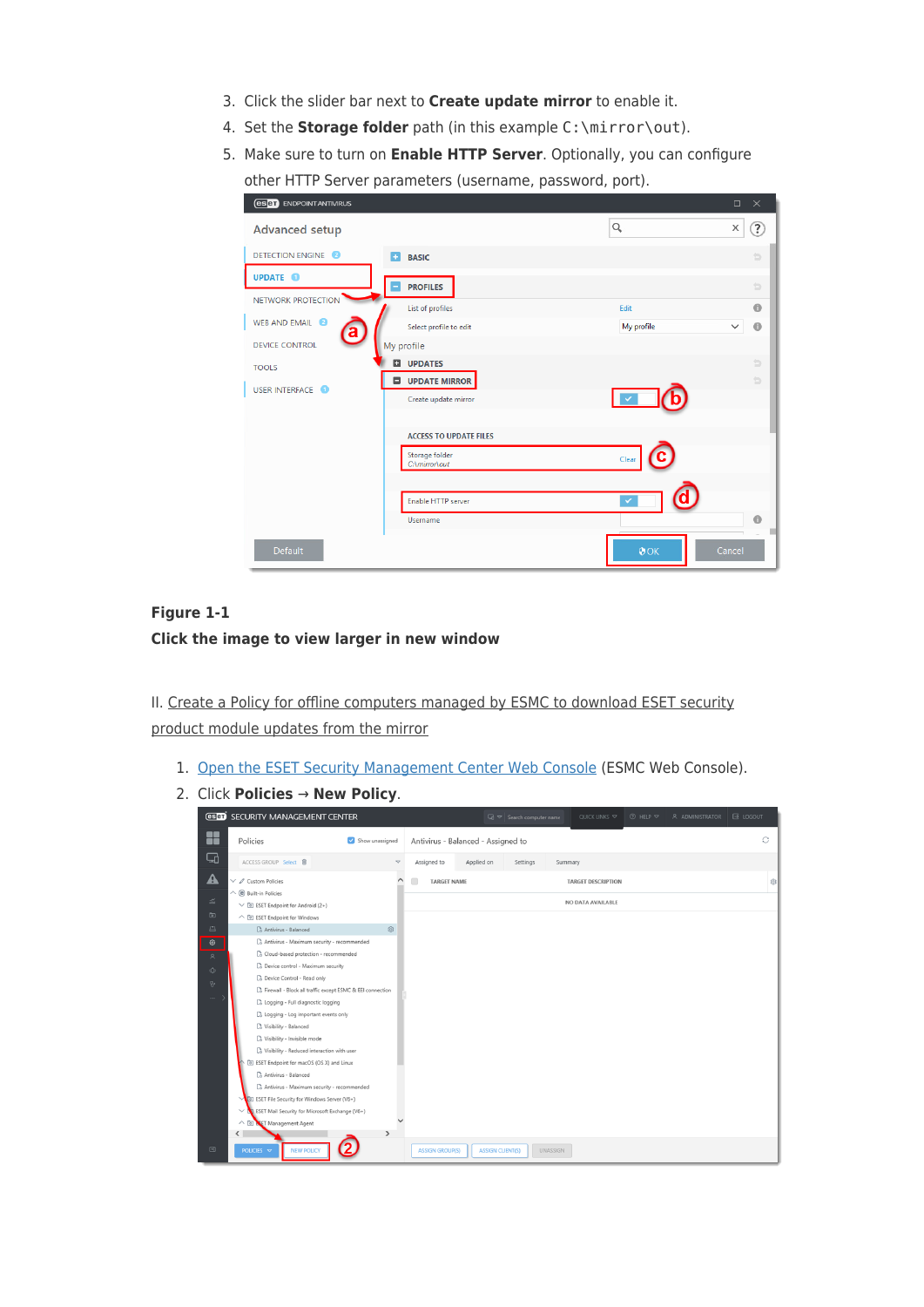# **Figure 2-1 Click the image to view larger in new window**

3. Type a **Name** of the Policy.

|                                                                                                                                                                     | <b>(eser)</b> SECURITY MANAGEMENT CENTER        |                                          | $\Box$ $\sigma$ Search computer name | QUICK LINKS $\blacktriangledown$ | $@$ HELP $~\nabla$ | A ADMINISTRATOR | $\boxdot$ LOGOUT |
|---------------------------------------------------------------------------------------------------------------------------------------------------------------------|-------------------------------------------------|------------------------------------------|--------------------------------------|----------------------------------|--------------------|-----------------|------------------|
| H<br>$\Box$                                                                                                                                                         | New Policy<br>Policies > New Policy             |                                          |                                      |                                  |                    |                 |                  |
| $\blacktriangle$<br>$\widetilde{\rm m}$<br>$\boxdot$<br>$\mathord{\unlhd}$<br>$\circledcirc$<br>$\mathcal{R}$<br>$\hat{\mathbb{Q}}$<br>$\mathbb{V}^*$<br>$\cdots$ > | <b>Basic</b><br>A Settings<br>Assign<br>Summary | Name<br>Offline updates<br>Description   |                                      | ලු                               |                    |                 |                  |
| $\boxdot$                                                                                                                                                           |                                                 | <b>CONTINUE</b><br>BACK<br><b>FINISH</b> | CANCEL                               |                                  |                    |                 |                  |

# **Figure 2-2**

#### **Click the image to view larger in new window**

4. Click **Settings** and select the ESET security product. In the example, **ESET Endpoint for Windows** is selected.

**Do you manage both servers and endpoints?**

If you manage ESMC servers and endpoints in the offline network, you need to create a separate policy for each type of ESET security product.

- 5. Click **Update** and expand **Profiles** → **Updates**.
- 6. Click the slider bar next to **Choose automatically** under **Modules Updates**.
- 7. In **Custom server**, type the IP address of a mirror server created in Section I. Use the following format for the IP address, as an example:

http://10.20.30.50:2221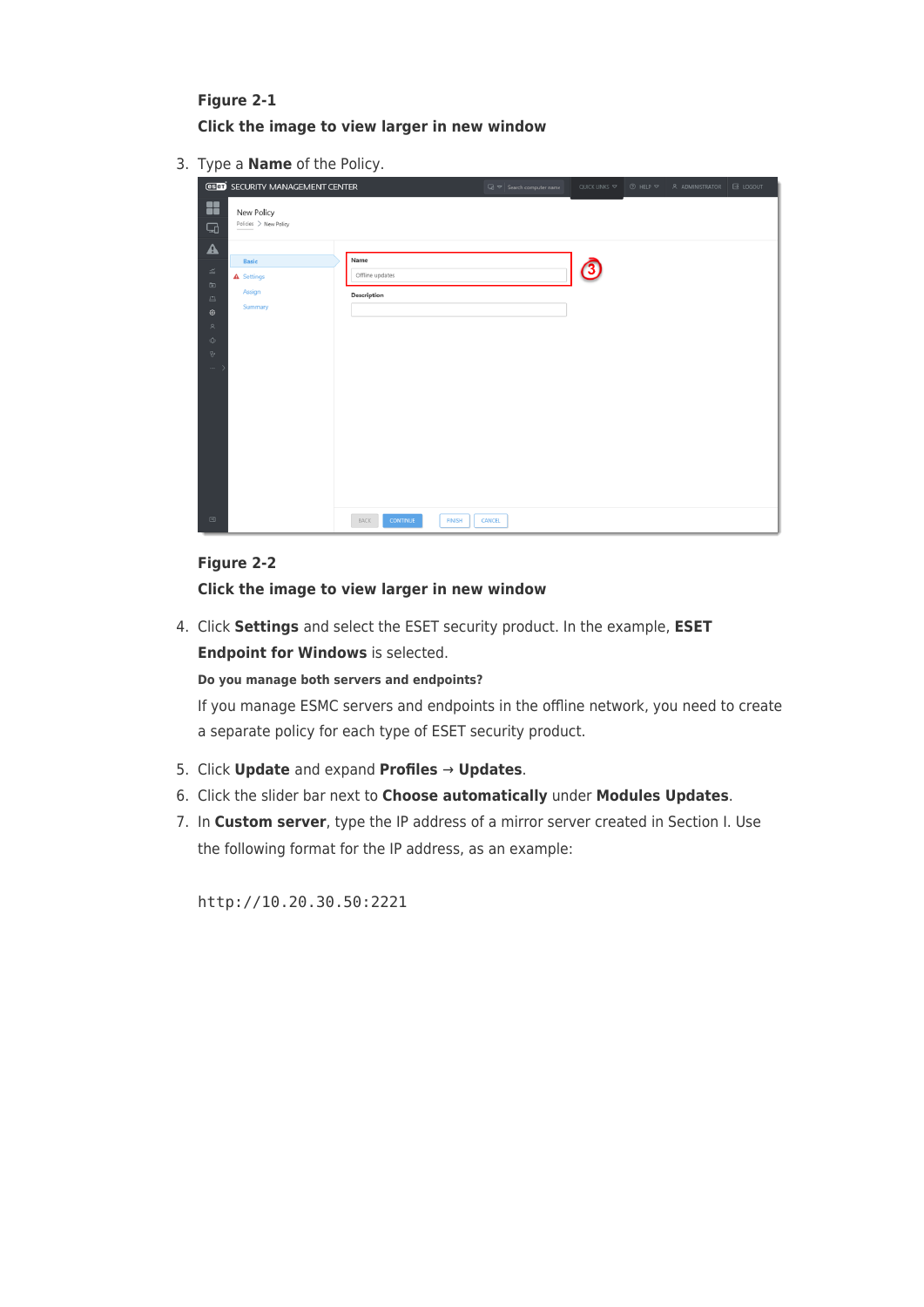|                           | (eser) SECURITY MANAGEMENT CENTER   |                                                 | QUICK LINKS $\triangledown$<br>$\Box$ $\sigma$ Search computer name                                                                | $\circledcirc$ HELP $\circledcirc$<br>A ADMINISTRATOR | B LOGOUT                |
|---------------------------|-------------------------------------|-------------------------------------------------|------------------------------------------------------------------------------------------------------------------------------------|-------------------------------------------------------|-------------------------|
| x<br>ط                    | New Policy<br>Policies > New Policy |                                                 |                                                                                                                                    |                                                       |                         |
| ◭<br>$\widetilde{\rm{m}}$ | <b>Basic</b>                        | <b>ESET Endpoint for Windows</b>                | $\overline{\mathsf{v}}$                                                                                                            | $\hbox{\tt Q}$                                        | ?                       |
| $\boxdot$                 | <b>Settings</b><br>Assign           | DETECTION ENGINE                                | <b>BASIC</b><br>$+$                                                                                                                | Œ<br>0.04                                             |                         |
| $\mathbf{r}$              | Summary                             | <b>UPDATE</b><br>39                             | <b>PROFILES</b>                                                                                                                    | 0.04<br>$\bullet$                                     |                         |
| ◎                         |                                     | NETWORK PROTECTION                              | $\frac{1}{2}$ List of profiles<br>٠                                                                                                | Edit                                                  | $\odot$                 |
| $\lambda$<br>Ŵ.           |                                     | 5<br>WEB AND EMAIL                              | Select profile to edit                                                                                                             | My profile                                            | $\checkmark$<br>$\circ$ |
| Ÿ.                        |                                     | <b>DEVICE CONTROL</b>                           | <b>MY PROFILE</b>                                                                                                                  |                                                       |                         |
| $\cdots$ )                |                                     | <b>TOOLS</b>                                    | UPDATES                                                                                                                            | <b>60 0 0 4</b>                                       |                         |
|                           |                                     | <b>USER INTERFACE</b>                           | $\bigcirc$ $\bullet$ $\neq$ Update type                                                                                            | Regular update                                        | $\checkmark$<br>$\odot$ |
|                           |                                     | <b>OVERRIDE MODE</b>                            | $\circledcirc$ $\bullet$ Ask before downloading update<br>$\circ$ $\bullet$ $\neq$ Ask if an update file size is greater than (kB) | $_\mathrm{x}$<br>$\circ$                              | $\circ$                 |
|                           |                                     |                                                 | $\circledcirc \bullet \neq$ Disable notification about successful update                                                           |                                                       |                         |
|                           |                                     |                                                 |                                                                                                                                    | 6                                                     |                         |
|                           |                                     |                                                 | <b>MODULES UPDATES</b>                                                                                                             |                                                       |                         |
|                           |                                     |                                                 | $\neq$ Choose automatically                                                                                                        | $\times$                                              |                         |
|                           |                                     |                                                 | $\bigcirc$ $\bullet$ $\neq$ Custom server                                                                                          | http://10.20.30.50:2221                               |                         |
|                           |                                     |                                                 | $\circ$ $\bullet$ $\neq$ Username                                                                                                  |                                                       |                         |
|                           |                                     |                                                 | $\bigcirc$ $\bullet$ $\neq$ Password                                                                                               |                                                       |                         |
| $\Box$                    |                                     | <b>BACK</b><br><b>FINISH</b><br><b>CONTINUE</b> | CANCEL                                                                                                                             | Chairmanniae                                          |                         |

# **Figure 2-3**

**Click the image to view larger in new window**

| 1. Click Assign $\rightarrow$ Assign.                             |                                |                                      |                                                        |                                     |  |  |  |
|-------------------------------------------------------------------|--------------------------------|--------------------------------------|--------------------------------------------------------|-------------------------------------|--|--|--|
| <b>(eser) SECURITY MANAGEMENT CENTER</b>                          |                                | $\Box$ $\sigma$ Search computer name | $@$ HELP $~\nabla$<br>QUICK LINKS $\blacktriangledown$ | $\boxdot$ LOGOUT<br>A ADMINISTRATOR |  |  |  |
| H<br>New Policy<br>Policies > New Policy<br>ط<br>$\blacktriangle$ |                                |                                      |                                                        |                                     |  |  |  |
| Basic<br>$\frac{\omega^{\prime}}{10M}$<br><b>Settings</b>         | UNASSIGN<br>ASSIGN             |                                      |                                                        |                                     |  |  |  |
| $\boxdot$<br><b>Assign</b><br>$\mathop{\boxdot}\limits$           | $\Box$<br><b>TARGET NAME</b>   | <b>TARGET DESCRIPTION</b>            | <b>TARGET TYPE</b>                                     | O                                   |  |  |  |
| Summary<br><b>©</b>                                               |                                | NO DATA AVAILABLE                    |                                                        |                                     |  |  |  |
| $\lambda$<br>ŵ                                                    |                                |                                      |                                                        |                                     |  |  |  |
| $q_{\rm r}$                                                       |                                |                                      |                                                        |                                     |  |  |  |
| $\sim$ 100 $\sim$                                                 |                                |                                      |                                                        |                                     |  |  |  |
|                                                                   |                                |                                      |                                                        |                                     |  |  |  |
|                                                                   |                                |                                      |                                                        |                                     |  |  |  |
|                                                                   |                                |                                      |                                                        |                                     |  |  |  |
|                                                                   |                                |                                      |                                                        |                                     |  |  |  |
|                                                                   |                                |                                      |                                                        |                                     |  |  |  |
|                                                                   |                                |                                      |                                                        |                                     |  |  |  |
| $\boxdot$                                                         | <b>BACK</b><br><b>CONTINUE</b> | <b>FINISH</b><br>CANCEL              |                                                        |                                     |  |  |  |

# **Figure 2-4**

# **Click the image to view larger in new window**

2. Select the computers where you want to assign the policy and click **OK**.